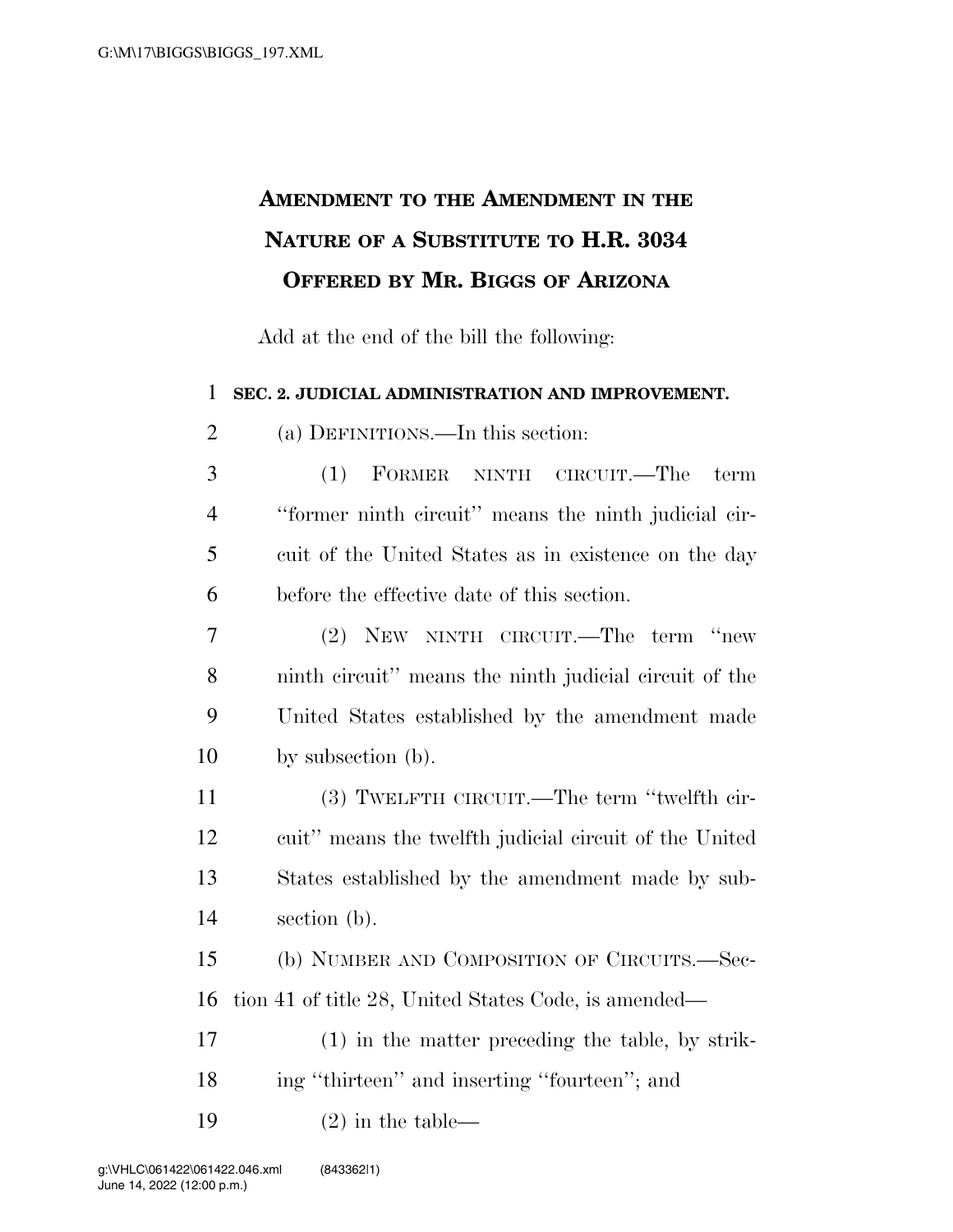| $\mathbf{1}$   | (A) by striking the item relating to the                                          |
|----------------|-----------------------------------------------------------------------------------|
| $\overline{2}$ | ninth circuit and inserting the following:                                        |
|                | California, Hawaii, Oregon, Wash-<br>ington, Guam, Northern Mariana<br>Islands."; |
| 3              | and                                                                               |
| 4              | (B) by inserting after the item relating to                                       |
| 5              | the eleventh circuit the following:                                               |
|                | Alaska, Arizona, Idaho, Montana, Ne-<br>vada.".                                   |
| 6              | (c) NUMBER OF CIRCUIT JUDGES.—The table con-                                      |
| 7              | tained in section $44(a)$ of title 28, United States Code,                        |
| 8              | is amended—                                                                       |
| 9              | $(1)$ by striking the item relating to the ninth                                  |
| 10             | circuit and inserting the following:                                              |
|                | $21$ ";                                                                           |
| 11             | and                                                                               |
| 12             | $(2)$ by inserting after the item relating to the                                 |
| 13             | eleventh circuit the following:                                                   |
|                | $8$ ".                                                                            |
| 14             | (d) PLACES OF CIRCUIT COURT.—The table con-                                       |
| 15             | tained in section $48(a)$ of title 28, United States Code,                        |
| 16             | is amended by inserting after the item relating to the elev-                      |
| 17             | enth circuit the following:                                                       |
|                | Las Vegas, Phoenix, Anchorage, Mis-<br>soula.".                                   |
| 18             | ELECTION OF<br>(e)<br>ASSIGNMENT OF<br><b>CIRCUIT</b>                             |
| 19             | JUDGES.                                                                           |
|                |                                                                                   |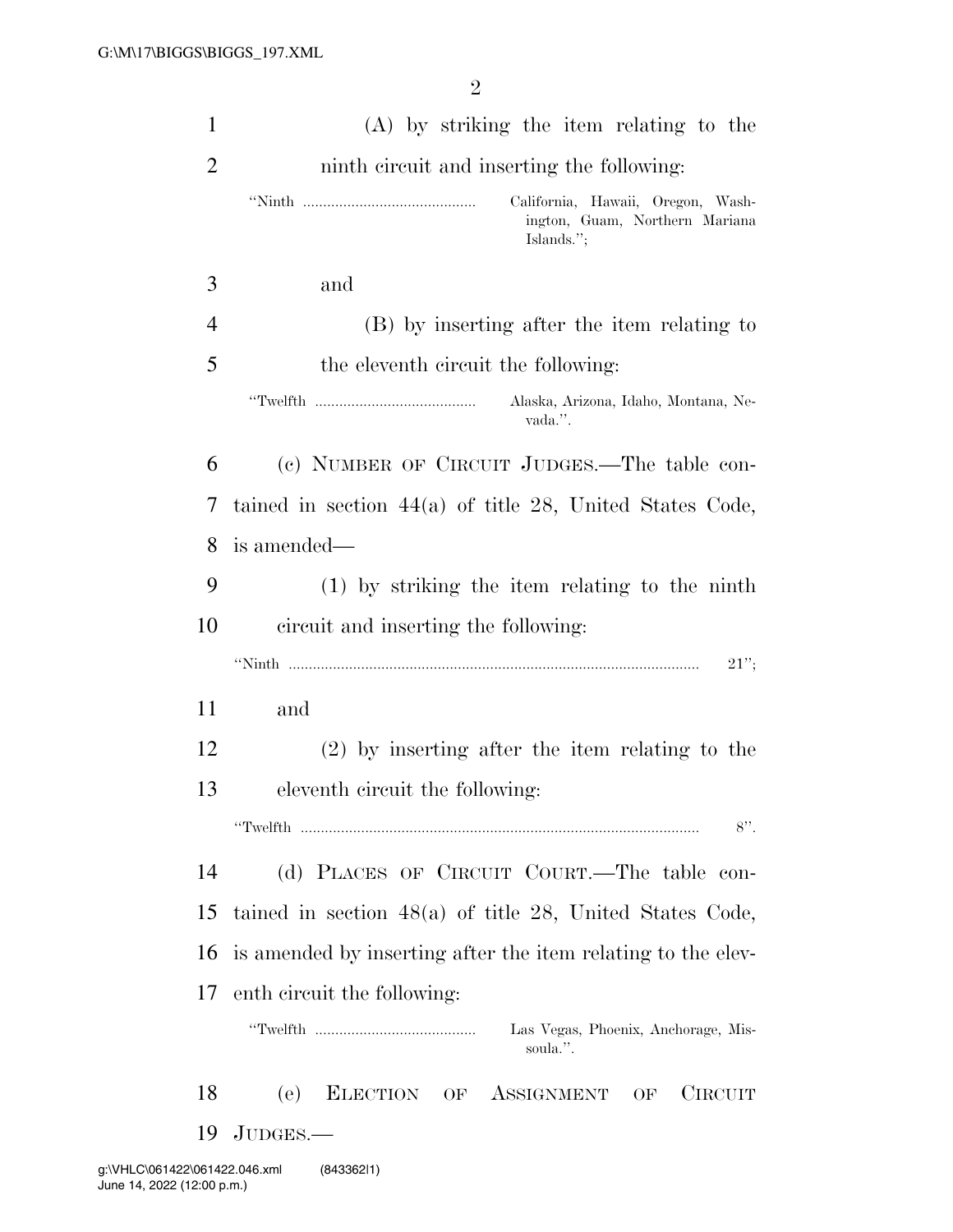| $\mathbf{1}$   | (1) IN GENERAL.—Each circuit judge of the               |
|----------------|---------------------------------------------------------|
| $\overline{2}$ | former ninth circuit who is in regular active service   |
| 3              | and whose official duty station on the day before the   |
| $\overline{4}$ | effective date of this section—                         |
| 5              | (A) is in California, Oregon, Washington,               |
| 6              | Guam, Hawaii, or the Northern Mariana Is-               |
| 7              | lands shall be a circuit judge of the new ninth         |
| 8              | circuit as of such effective date; and                  |
| 9              | $(B)$ subject to paragraph $(2)$ , is in Alaska,        |
| 10             | Arizona, Idaho, Montana, or Nevada, shall be a          |
| 11             | circuit judge of the twelfth circuit as of such ef-     |
| 12             | fective date.                                           |
| 13             | (2) ELECTION BY CERTAIN CIRCUIT JUDGES.—                |
| 14             | A circuit judge in regular active service as described  |
| 15             | in paragraph $(1)(B)$ may elect to be permanently as-   |
| 16             | signed to the new ninth circuit as of such effective    |
| 17             | date by notifying the Director of the Administrative    |
| 18             | Office of the United States Courts of such election.    |
| 19             | (3) VACANCIES.—For each individual serving in           |
| 20             | the position of circuit judge of the former ninth cir-  |
| 21             | cuit whose official duty station on the day before the  |
| <u>22</u>      | effective date of this section is in Alaska, Arizona,   |
| 23             | Idaho, Montana, or Nevada, after the date on which      |
| 24             | such individual ceases to serve as a circuit judge, the |
| 25             | President shall appoint, by and with the advice and     |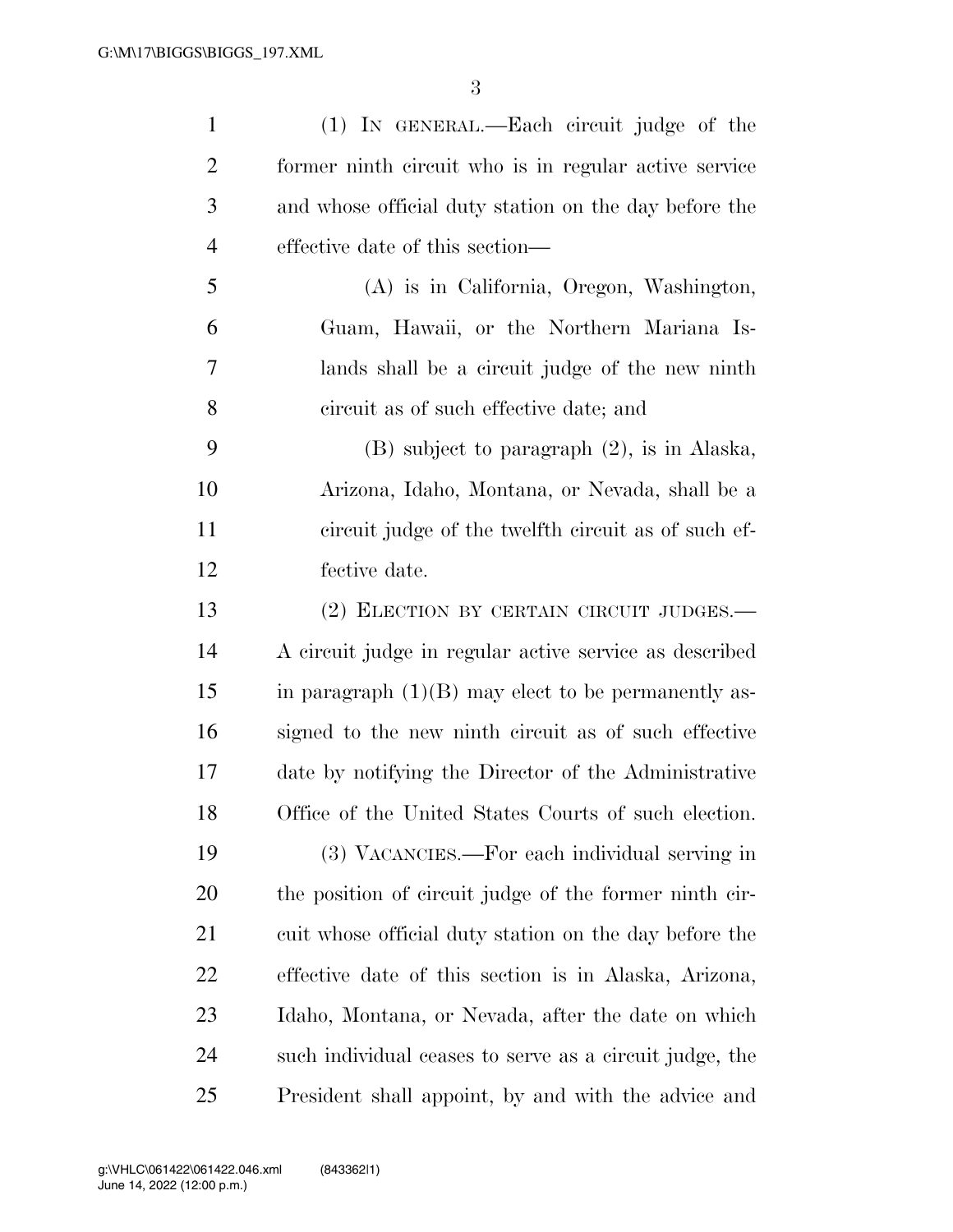consent of the Senate, 1 additional circuit judge for the twelfth circuit, without regard to whether such individual makes an election described in paragraph (2).

 (f) ELECTION OF ASSIGNMENT BY SENIOR JUDGES.—Each judge who is a senior circuit judge of the former ninth circuit, whose official duty station on the day before the effective date of this section is in Alaska, Ari- zona, Idaho, Montana, or Nevada, may elect to be as- signed to the new ninth circuit or the twelfth circuit as of such effective date and shall notify the Director of the Administrative Office of the United States Courts of such election.

(g) AUTHORIZATION OF TEMPORARY JUDGESHIPS.—

 (1) IN GENERAL.—For each circuit judge in regular active service who elects to be assigned to the new ninth circuit under subsection (e)(2), the President shall appoint, by and with the advice and consent of the Senate, 1 additional circuit judge for the twelfth circuit, resident in the duty station of the circuit judge making the election as of the day be-fore the effective date of this section.

 (2) VACANCIES.—For each appointment made under paragraph (1) for the twelfth circuit, an equal number of corresponding vacancies in the position of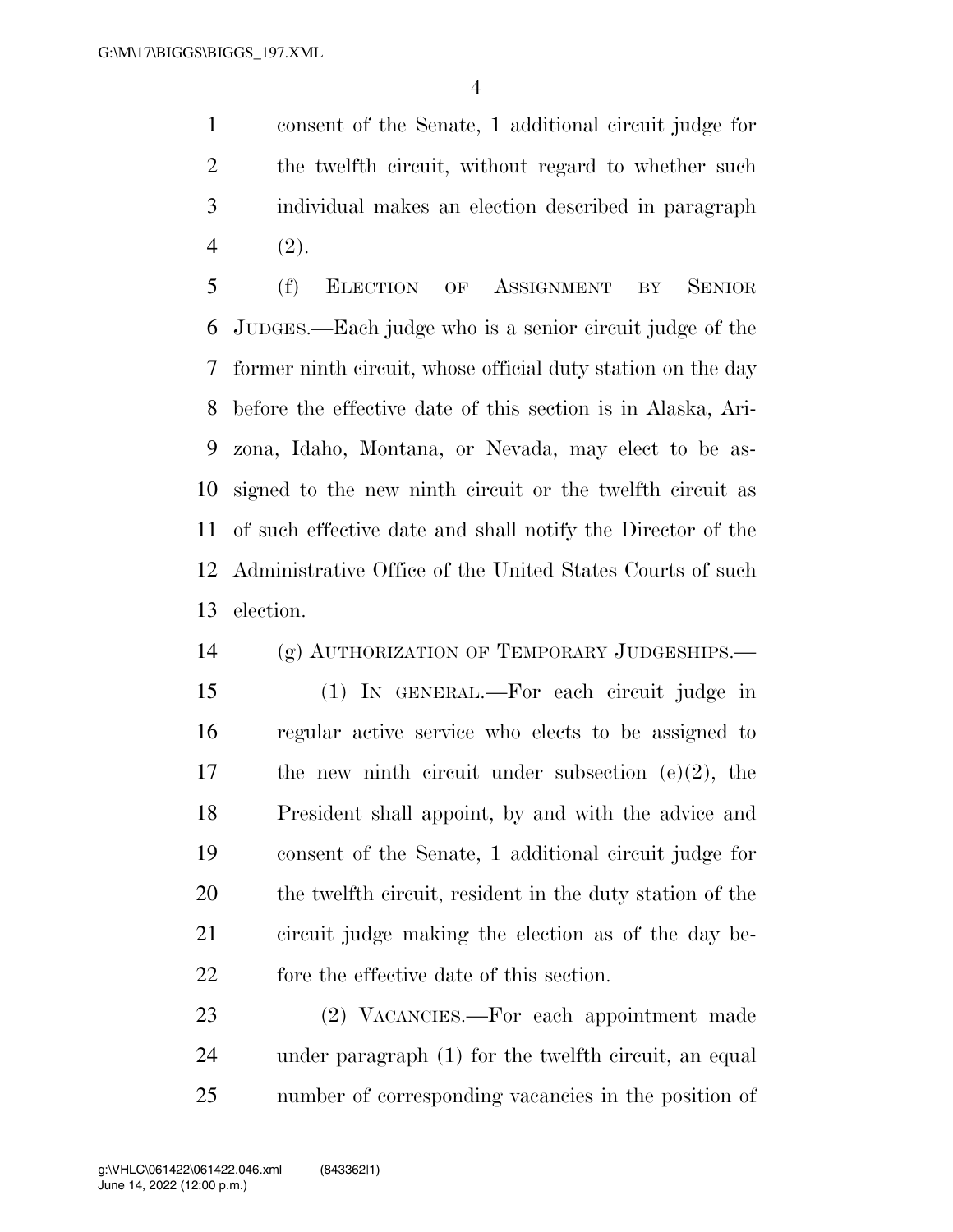| $\mathbf{1}$   | circuit judge for the twelfth circuit shall not be      |
|----------------|---------------------------------------------------------|
| $\overline{2}$ | filled.                                                 |
| 3              | (h) SENIORITY OF JUDGES.                                |
| $\overline{4}$ | IN GENERAL.—The seniority of each<br>(1)                |
| 5              | judge—                                                  |
| 6              | (A) who elects to be assigned to the twelfth            |
| $\tau$         | circuit under subsection $(e)(2)$ ;                     |
| 8              | (B) who elects to be assigned to the new                |
| 9              | ninth circuit under subsection (e)(2); or               |
| 10             | (C) who elects to be assigned to the twelfth            |
| 11             | circuit under subsection (f),                           |
| 12             | shall run from the date of commission of such judge     |
| 13             | as a judge of the former ninth circuit.                 |
| 14             | (2) TEMPORARY TWELFTH CIRCUIT JUDGES.—                  |
| 15             | The seniority of each judge appointed under sub-        |
| 16             | section $(g)(1)$ shall run from the date of commission  |
| 17             | of such judge as a judge of the twelfth circuit.        |
| 18             | (i) APPLICATION TO CASES.—The following apply to        |
| 19             | any case in which, on the day before the effective date |
| 20             | of this section, an appeal or other proceeding has been |
| 21             | filed with the former ninth circuit:                    |
| 22             | $(1)$ Except as provided in paragraph $(3)$ , if the    |
| 23             | matter has been submitted for decision, further pro-    |
| 24             | ceedings with respect to the matter shall be had in     |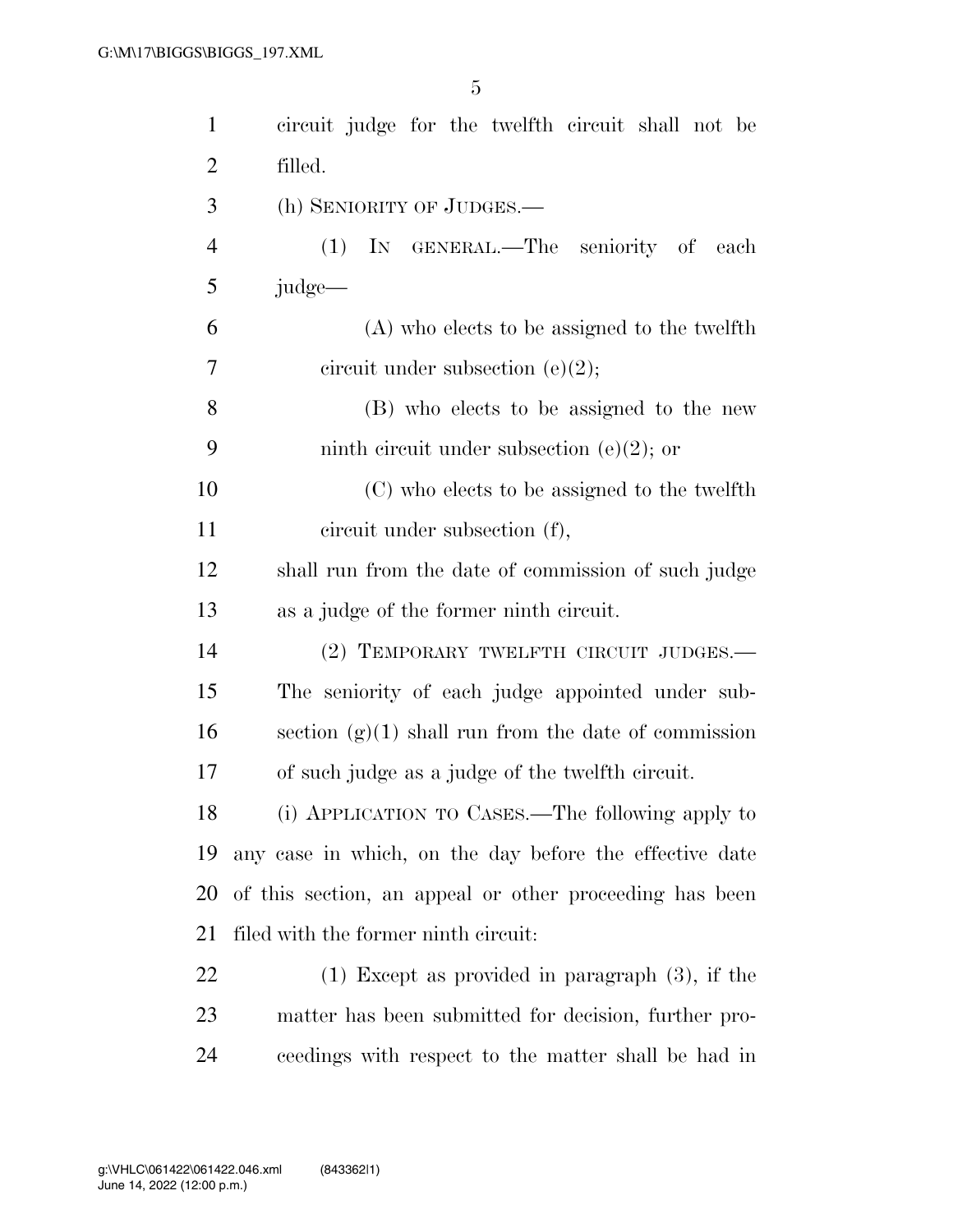the same manner and with the same effect as if this section had not been enacted.

 (2) If the matter has not been submitted for de- cision, the appeal or proceeding, together with the original papers, printed records, and record entries duly certified, shall, by appropriate orders, be trans- ferred to the court to which the matter would have been submitted had this section been in full force and effect on the date on which such appeal was taken or other proceeding commenced, and further proceedings with respect to the case shall be had in the same manner and with the same effect as if the appeal or other proceeding had been filed in such court.

 (3) If a petition for rehearing en banc is pend- ing on or after the effective date of this section, the petition shall be considered by the court of appeals to which the petition would have been submitted had this section been in full force and effect on the date on which the appeal or other proceeding was filed with the court of appeals.

22 (j) ADMINISTRATION.—

23 (1) IN GENERAL.—The court of appeals for the ninth circuit as constituted on the day before the ef-fective date of this section may take such adminis-